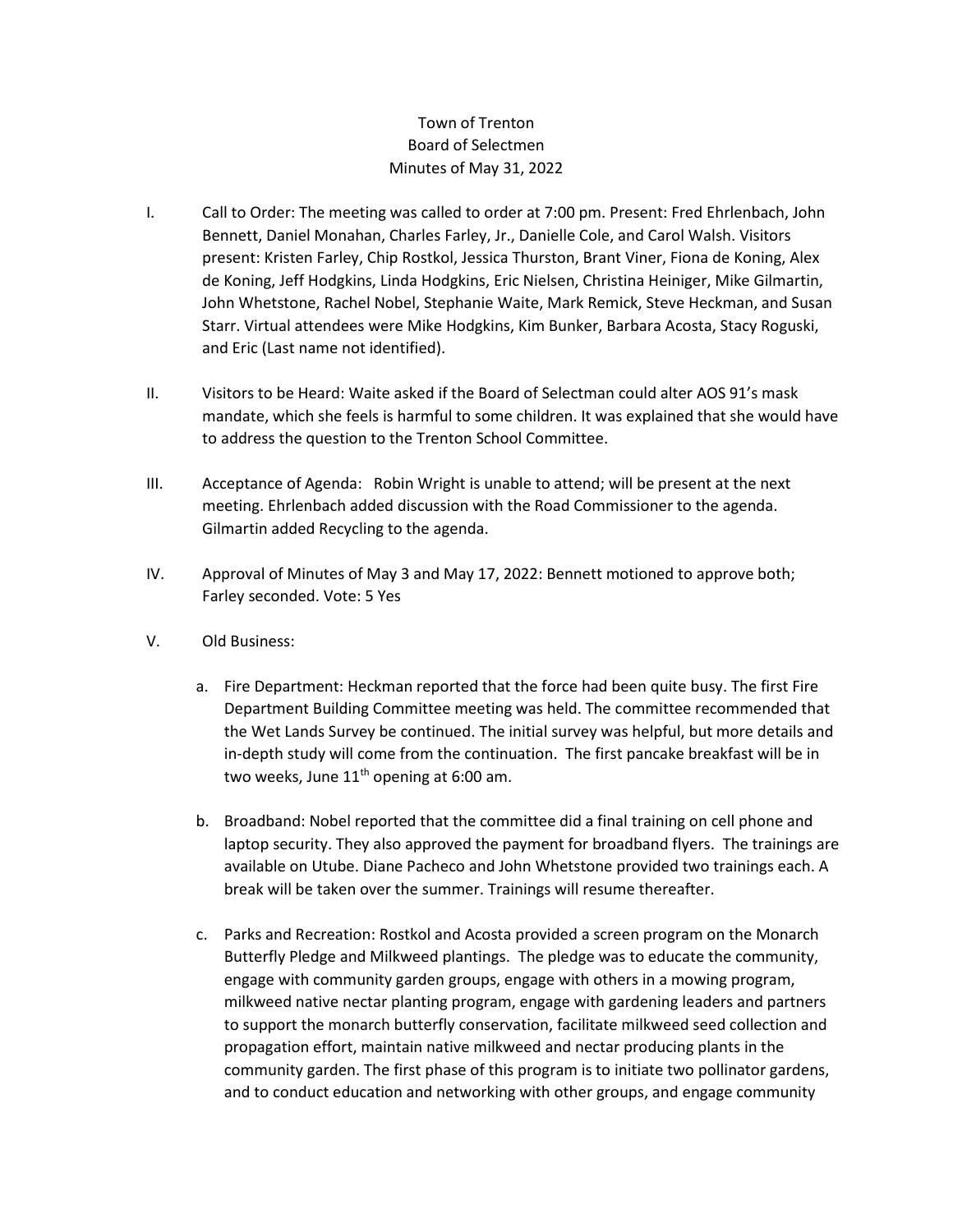members in planting pollinating plants. The group proposes a pledge/proclamation day July  $16<sup>th</sup>$ . The event would be held in the Fire Department parking lot. An area on the opposite edge of the pond was identified as a pollinator garden site. Bennett motioned to permit the site to be used as a pollinator garden; Monahan seconded. Vote: 5 Yes. A second plan for a pollinator garden is at a site immediately behind the Trenton school. Rostkol was told that the committee would have to seek agreement from the school committee.

- d. Road Committee: Nobel reported that the committee met May  $26<sup>th</sup>$ . They discussed printing a road safety poll, lawn signs, speed radar.
- e. ADD Letter of Support: Acadia Disposal District is proposing to request \$350,000 to construct a home hazard waste facility. The chosen location was unknown. Bennett motioned to support a letter; Farley seconded. Vote: 5 Yes.
- f. Acadia Aqua Farm: Bennett recused himself. Monahan motioned to take this issue off the table; Monahan seconded. Vote: 5 Yes. Monahan reviewed all related documentation and concluded that the Planning Board amended the setback to 25 feet in 2014/2015 on this property, and believes this is the current and correct setback. He recommended that the application for a building permit be remanded back to the Code Enforcement Officer to determine if the structure meets the set -back requirement. He does not recommend that the Board of Selectmen direct that the building permit be issued. Linda Hodgkins questioned where the 25 foot setback was found. She believed that this changed the zoning for the property and was not correct. She argued that the 25 foot setback was only approved for the building. Monahan motioned to remand the building permit application back to the Code Enforcement Officer for determination as to whether the 8 foot by 24 foot structure meets the 25 side line setback requirement as approved by the Trenton Planning Board, and that further enforcement should be postponed for 6 months to allow Acadia Aqua Farms to come into compliance with the land use ordinance by obtaining a permit or otherwise. Farley seconded. Vote: 4-0-1.

## VI. New Business:

- a. Liquor License Renewel: Trenton Bridge Lobster: Bennett motioned to approve the renewal; Farley seconded. Vote: 5 Yes.
- b. Planning Board Parking Ordinance Review: Remick provided a draft document, the genesis of which came from parking problems around businesses in the summer season. Bennett motioned to schedule a public hearing on the Parking Ordinance on June 28<sup>th</sup>; Farley seconded. Vote: 5 Yes.
- c. Road Commissioner: Nielsen recommended that bids for ditching on Goose Cove Road be obtained. There also areas on the road that need to be ground down and hottopped. Industrial Way has a spot that needs a patch. Farley asked if there is any fix for shoulders that have a deep drop. There are some washouts that need addressing.